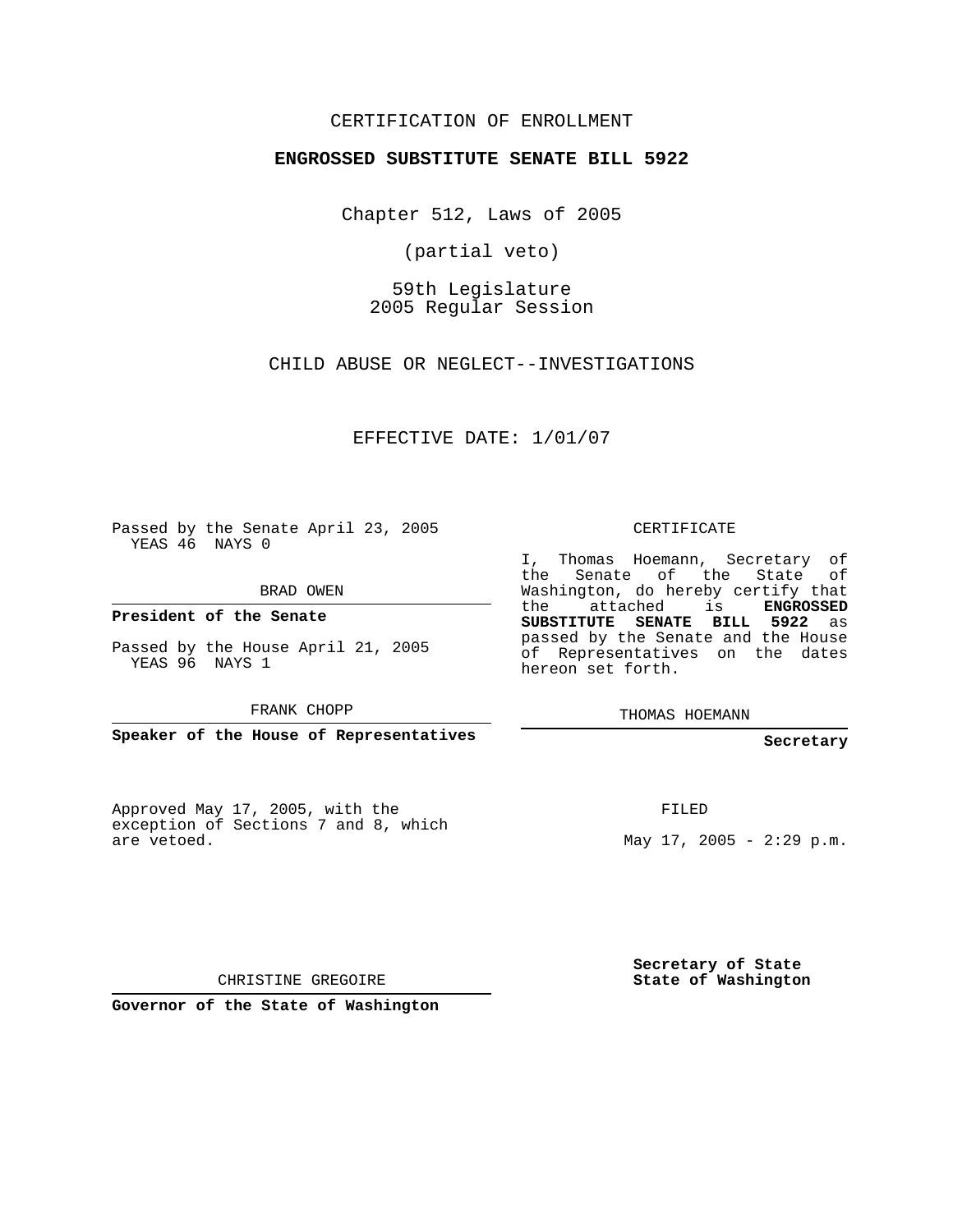# **ENGROSSED SUBSTITUTE SENATE BILL 5922** \_\_\_\_\_\_\_\_\_\_\_\_\_\_\_\_\_\_\_\_\_\_\_\_\_\_\_\_\_\_\_\_\_\_\_\_\_\_\_\_\_\_\_\_\_

\_\_\_\_\_\_\_\_\_\_\_\_\_\_\_\_\_\_\_\_\_\_\_\_\_\_\_\_\_\_\_\_\_\_\_\_\_\_\_\_\_\_\_\_\_

AS AMENDED BY THE HOUSE

Passed Legislature - 2005 Regular Session

### **State of Washington 59th Legislature 2005 Regular Session**

**By** Senate Committee on Human Services & Corrections (originally sponsored by Senators Stevens, Hargrove, Roach, Schmidt, Zarelli, Carrell and Finkbeiner)

READ FIRST TIME 03/01/05.

 AN ACT Relating to investigations of child abuse or neglect; amending RCW 26.44.100, 13.34.138, 26.44.015, 26.44.020, 74.13.031, and 13.34.050; adding a new section to chapter 26.44 RCW; creating new sections; and providing an effective date.

BE IT ENACTED BY THE LEGISLATURE OF THE STATE OF WASHINGTON:

 **Sec. 1.** RCW 26.44.100 and 1998 c 314 s 8 are each amended to read as follows:

 (1) The legislature finds parents and children often are not aware of their due process rights when agencies are investigating allegations of child abuse and neglect. The legislature reaffirms that all citizens, including parents, shall be afforded due process, that protection of children remains the priority of the legislature, and that this protection includes protecting the family unit from unnecessary disruption. To facilitate this goal, the legislature wishes to ensure that parents and children be advised in writing and orally, if feasible, of their basic rights and other specific information as set forth in this chapter, provided that nothing contained in this chapter shall cause any delay in protective custody action.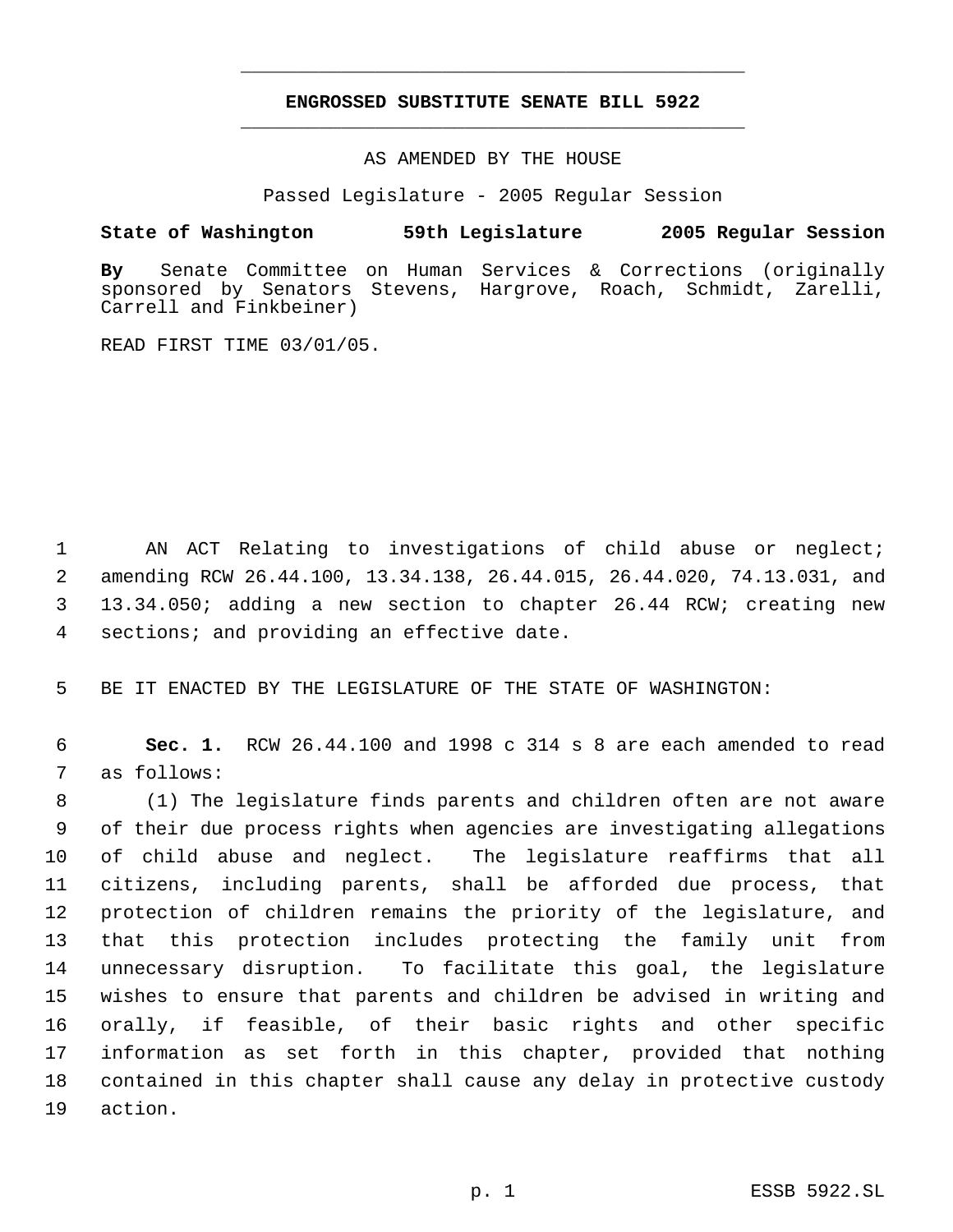1 (2) The department shall notify the ((alleged perpetrator of the)) parent, guardian, or legal custodian of a child of any allegations of 3 child abuse ((and)) or neglect ((at the earliest possible point in the investigation that will not jeopardize the safety and protection of the child or the investigation process)) made against such person at the initial point of contact with such person, in a manner consistent with the laws maintaining the confidentiality of the persons making the complaints or allegations. Investigations of child abuse and neglect 9 should be conducted in a manner that will not jeopardize the safety or protection of the child or the integrity of the investigation process.

 Whenever the department completes an investigation of a child abuse or neglect report under chapter 26.44 RCW, the department shall notify 13 the ((alleged perpetrator)) subject of the report ((and)) of the department's investigative findings. The notice shall also advise the 15 ((alleged perpetrator)) subject of the report that:

 (a) A written response to the report may be provided to the department and that such response will be filed in the record following 18 receipt by the department;

 (b) Information in the department's record may be considered in subsequent investigations or proceedings related to child protection or child custody;

 (c) Founded reports of child abuse and neglect may be considered in determining whether the person is disqualified from being licensed to provide child care, employed by a licensed child care agency, or authorized by the department to care for children; and

26 (d) ((An alleged perpetrator)) A subject named in a founded report of child abuse or neglect has the right to seek review of the finding as provided in this chapter.

 (3) The notification required by this section shall be made by certified mail, return receipt requested, to the person's last known address.

 (4) The duty of notification created by this section is subject to the ability of the department to ascertain the location of the person to be notified. The department shall exercise reasonable, good-faith efforts to ascertain the location of persons entitled to notification under this section.

 (5) The department shall provide training to all department personnel who conduct investigations under this section that shall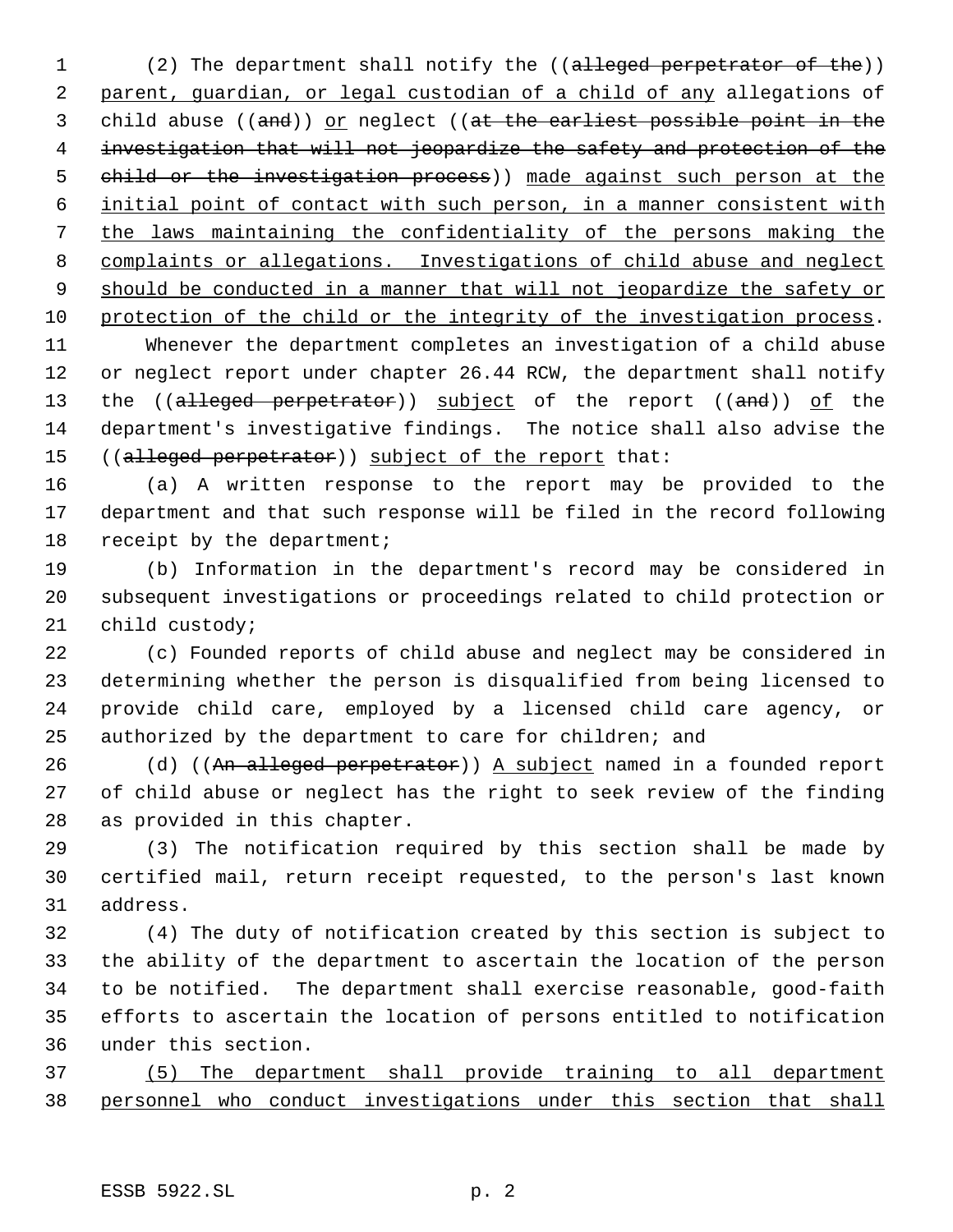include, but is not limited to, training regarding the legal duties of

2 the department from the initial time of contact during investigation through treatment in order to protect children and families.

 NEW SECTION. **Sec. 2.** The legislature finds that whenever possible, children should remain in the home of their parents. It is only when the safety of the child is in jeopardy that the child should be removed from the home.

 It is the intent of the legislature that the department of social and health services be permitted to intervene in cases of chronic neglect where the health, welfare, or safety of the child is at risk. One incident of neglect may not rise to the level requiring state intervention; however, a pattern of neglect has been shown to cause damage to the health and well-being of the child subject to the neglect.

 It is the intent of the legislature that, when chronic neglect has been found to exist in a family, the legal system reinforce the need for the parent's early engagement in services that will decrease the likelihood of future neglect. However, if the parents fail to comply with the offered necessary and available services, the state has the authority to intervene to protect the children who are at risk. If a parent fails to engage in available substance abuse or mental health services necessary to maintain the safety of a child or a parent fails to correct substance abuse deficiencies that jeopardize the safety of a child, the state has the authority to intervene to protect a child.

 **Sec. 3.** RCW 13.34.138 and 2003 c 227 s 5 are each amended to read as follows:

 (1) Except for children whose cases are reviewed by a citizen review board under chapter 13.70 RCW, the status of all children found to be dependent shall be reviewed by the court at least every six months from the beginning date of the placement episode or the date dependency is established, whichever is first, at a hearing in which it shall be determined whether court supervision should continue. The initial review hearing shall be an in-court review and shall be set six months from the beginning date of the placement episode or no more than ninety days from the entry of the disposition order, whichever comes first. The initial review hearing may be a permanency planning hearing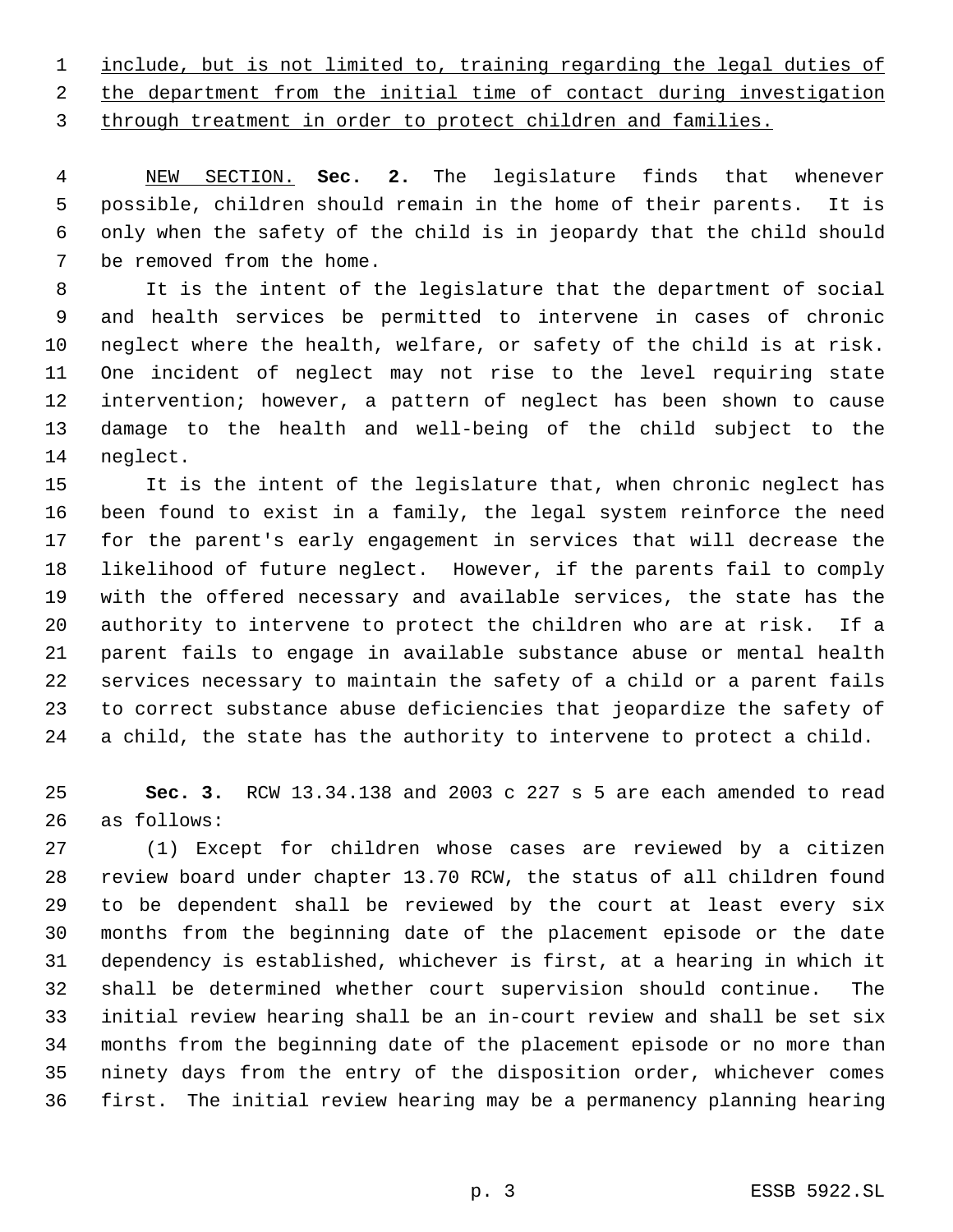when necessary to meet the time frames set forth in RCW 13.34.145(3) or 13.34.134. The review shall include findings regarding the agency and parental completion of disposition plan requirements, and if necessary, revised permanency time limits. This review shall consider both the agency's and parent's efforts that demonstrate consistent measurable progress over time in meeting the disposition plan requirements. The requirements for the initial review hearing, including the in-court requirement, shall be accomplished within existing resources. The supervising agency shall provide a foster parent, preadoptive parent, or relative with notice of, and their right to an opportunity to be heard in, a review hearing pertaining to the child, but only if that person is currently providing care to that child at the time of the hearing. This section shall not be construed to grant party status to any person who has been provided an opportunity to be heard.

 (a) A child shall not be returned home at the review hearing unless the court finds that a reason for removal as set forth in RCW 13.34.130 no longer exists. The parents, guardian, or legal custodian shall report to the court the efforts they have made to correct the conditions which led to removal. If a child is returned, casework supervision shall continue for a period of six months, at which time there shall be a hearing on the need for continued intervention.

 (b) If the child is not returned home, the court shall establish in writing:

 (i) Whether reasonable services have been provided to or offered to the parties to facilitate reunion, specifying the services provided or offered;

 (ii) Whether the child has been placed in the least-restrictive setting appropriate to the child's needs, including whether consideration and preference has been given to placement with the child's relatives;

 (iii) Whether there is a continuing need for placement and whether the placement is appropriate;

 (iv) Whether there has been compliance with the case plan by the child, the child's parents, and the agency supervising the placement;

 (v) Whether progress has been made toward correcting the problems that necessitated the child's placement in out-of-home care;

 (vi) Whether the parents have visited the child and any reasons why visitation has not occurred or has been infrequent;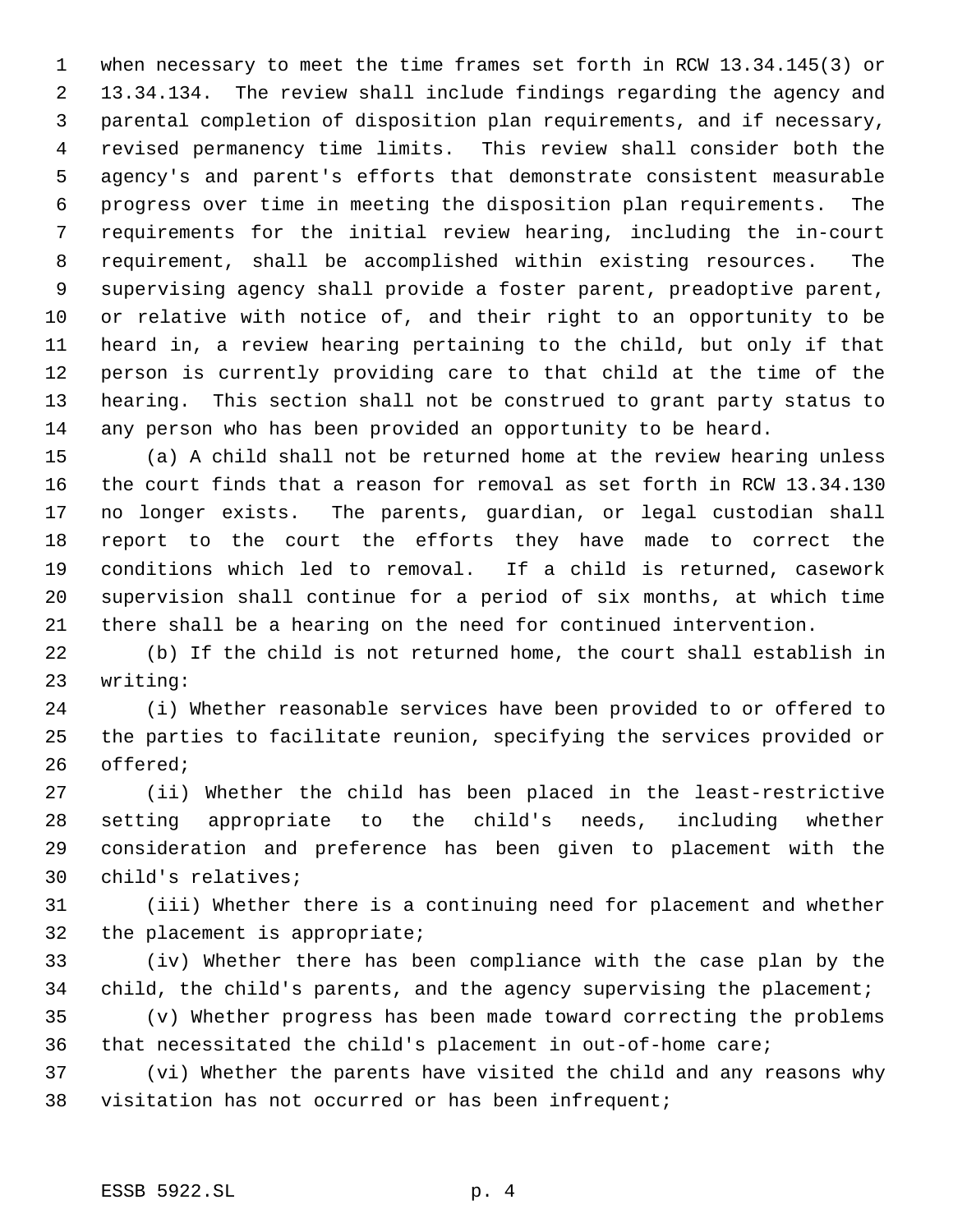(vii) Whether additional services, including housing assistance, are needed to facilitate the return of the child to the child's parents; if so, the court shall order that reasonable services be offered specifying such services; and

 (viii) The projected date by which the child will be returned home or other permanent plan of care will be implemented.

 (c) The court at the review hearing may order that a petition seeking termination of the parent and child relationship be filed.

 (2)(a) In any case in which the court orders that a dependent child may be returned to or remain in the child's home, the in-home placement shall be contingent upon the following:

 (i) The compliance of the parents with court orders related to the 13 care and supervision of the child, including compliance with an agency case plan; and

15 (ii) The continued participation of the parents, if applicable, in available substance abuse or mental health treatment if substance abuse 17 or mental illness was a contributing factor to the removal of the child.

 (b) The following may be grounds for removal of the child from the 20 home, subject to review by the court:

 (i) Noncompliance by the parents with the agency case plan or court order;

23 (ii) The parent's inability, unwillingness, or failure to 24 participate in available services or treatment for themselves or the child, including substance abuse treatment if a parent's substance abuse was a contributing factor to the abuse or neglect; or

27 (iii) The failure of the parents to successfully and substantially complete available services or treatment for themselves or the child, including substance abuse treatment if a parent's substance abuse was a contributing factor to the abuse or neglect.

 (3) The court's ability to order housing assistance under RCW 13.34.130 and this section is: (a) Limited to cases in which homelessness or the lack of adequate and safe housing is the primary reason for an out-of-home placement; and (b) subject to the availability of funds appropriated for this specific purpose.

36  $((+3))$  (4) The court shall consider the child's relationship with siblings in accordance with RCW 13.34.130(3).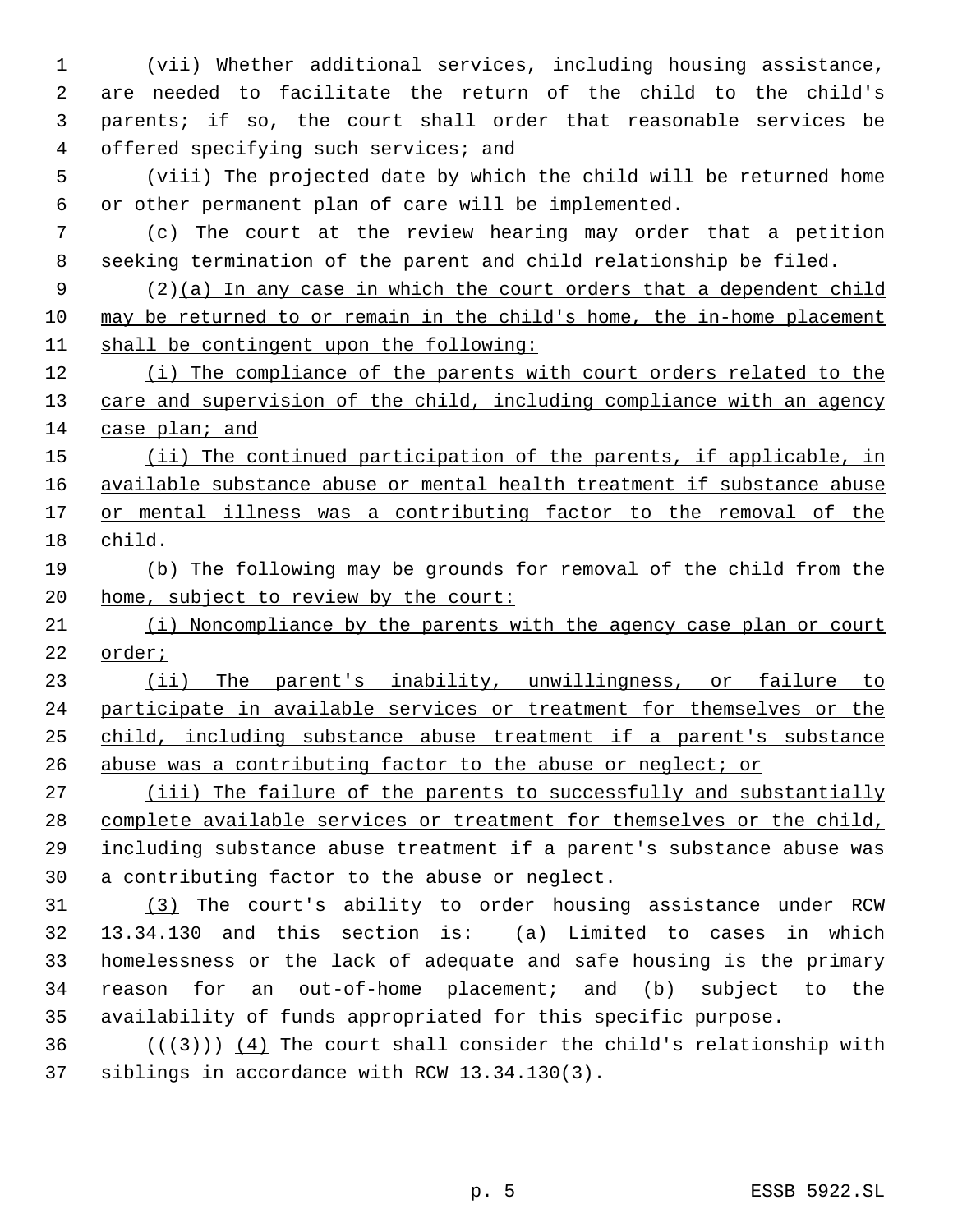**Sec. 4.** RCW 26.44.015 and 1999 c 176 s 28 are each amended to read as follows:

 (1) This chapter shall not be construed to authorize interference with child-raising practices, including reasonable parental discipline, 5 which are not injurious to the child's health, welfare, ((and)) or safety.

 (2) Nothing in this chapter may be used to prohibit the reasonable use of corporal punishment as a means of discipline.

 (3) No parent or guardian may be deemed abusive or neglectful solely by reason of the parent's or child's blindness, deafness, developmental disability, or other handicap.

 **Sec. 5.** RCW 26.44.020 and 2000 c 162 s 19 are each amended to read as follows:

 The definitions in this section apply throughout this chapter unless the context clearly requires otherwise.

 (1) "Court" means the superior court of the state of Washington, juvenile department.

 (2) "Law enforcement agency" means the police department, the prosecuting attorney, the state patrol, the director of public safety, or the office of the sheriff.

 (3) "Practitioner of the healing arts" or "practitioner" means a person licensed by this state to practice podiatric medicine and surgery, optometry, chiropractic, nursing, dentistry, osteopathic medicine and surgery, or medicine and surgery or to provide other health services. The term "practitioner" includes a duly accredited Christian Science practitioner: PROVIDED, HOWEVER, That a person who is being furnished Christian Science treatment by a duly accredited Christian Science practitioner will not be considered, for that reason alone, a neglected person for the purposes of this chapter.

 (4) "Institution" means a private or public hospital or any other facility providing medical diagnosis, treatment or care.

 (5) "Department" means the state department of social and health services.

 (6) "Child" or "children" means any person under the age of eighteen years of age.

(7) "Professional school personnel" include, but are not limited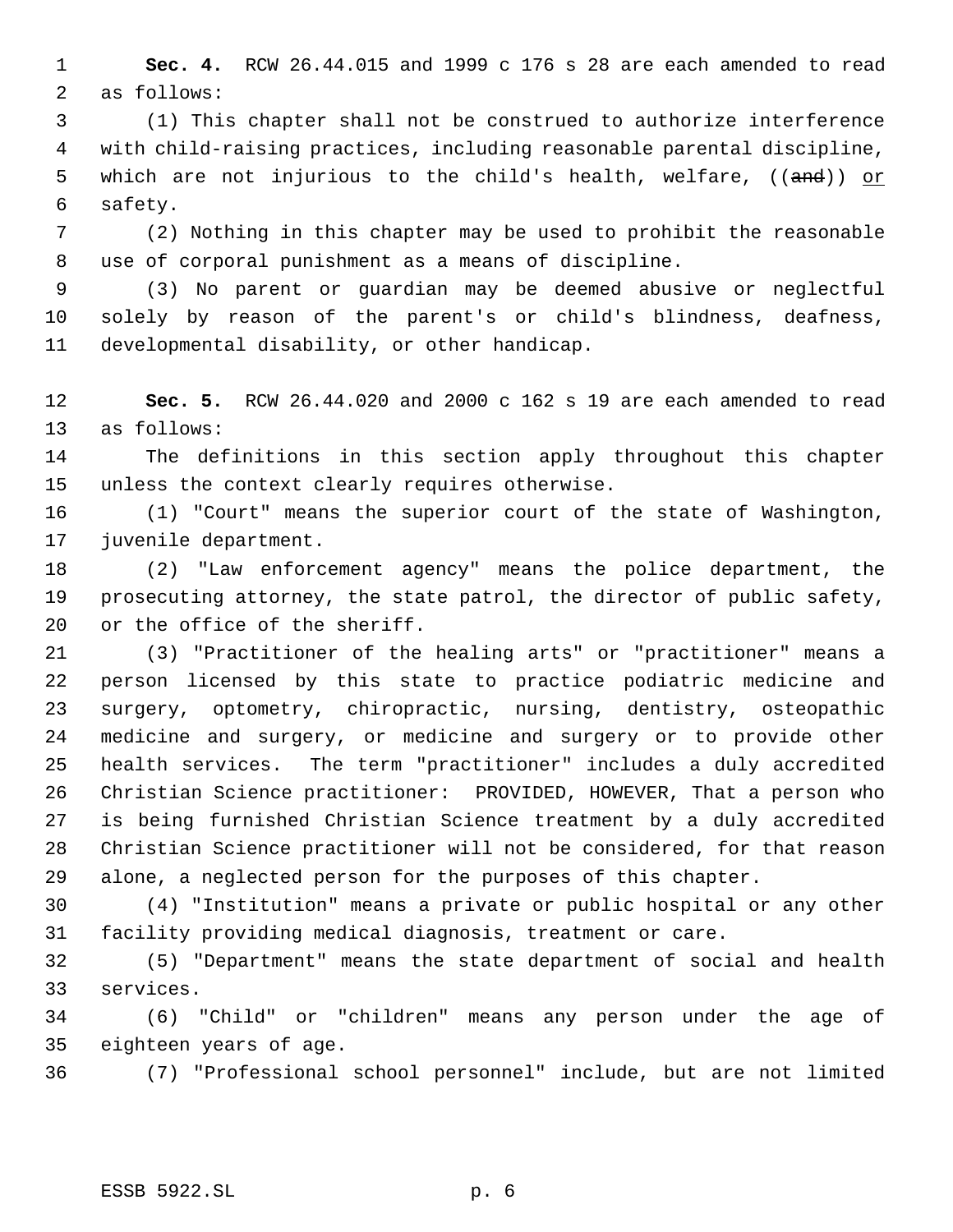to, teachers, counselors, administrators, child care facility personnel, and school nurses.

 (8) "Social service counselor" means anyone engaged in a professional capacity during the regular course of employment in encouraging or promoting the health, welfare, support or education of children, or providing social services to adults or families, including mental health, drug and alcohol treatment, and domestic violence programs, whether in an individual capacity, or as an employee or agent of any public or private organization or institution.

 (9) "Psychologist" means any person licensed to practice psychology under chapter 18.83 RCW, whether acting in an individual capacity or as an employee or agent of any public or private organization or institution.

 (10) "Pharmacist" means any registered pharmacist under chapter 18.64 RCW, whether acting in an individual capacity or as an employee or agent of any public or private organization or institution.

 (11) "Clergy" means any regularly licensed or ordained minister, priest, or rabbi of any church or religious denomination, whether acting in an individual capacity or as an employee or agent of any public or private organization or institution.

21 (12) "Abuse or neglect" means  $((\text{the injury}_t))$  sexual abuse, sexual 22 exploitation, ((negligent treatment, or maltreatment)) or injury of a 23 child by any person under circumstances which ((indicate that)) cause 24 harm to the child's health, welfare,  $((and))$  or safety  $((\frac{1}{18} \text{ harmed})),$ 25 excluding conduct permitted under RCW 9A.16.100; or the negligent treatment or maltreatment of a child by a person responsible for or providing care to the child. An abused child is a child who has been subjected to child abuse or neglect as defined in this section.

 (13) "Child protective services section" means the child protective services section of the department.

 (14) "Sexual exploitation" includes: (a) Allowing, permitting, or encouraging a child to engage in prostitution by any person; or (b) allowing, permitting, encouraging, or engaging in the obscene or pornographic photographing, filming, or depicting of a child by any person.

 (15) "Negligent treatment or maltreatment" means an act or 37 ((omission)) a failure to act, or the cumulative effects of a pattern 38 of conduct, behavior, or inaction, that evidences a serious disregard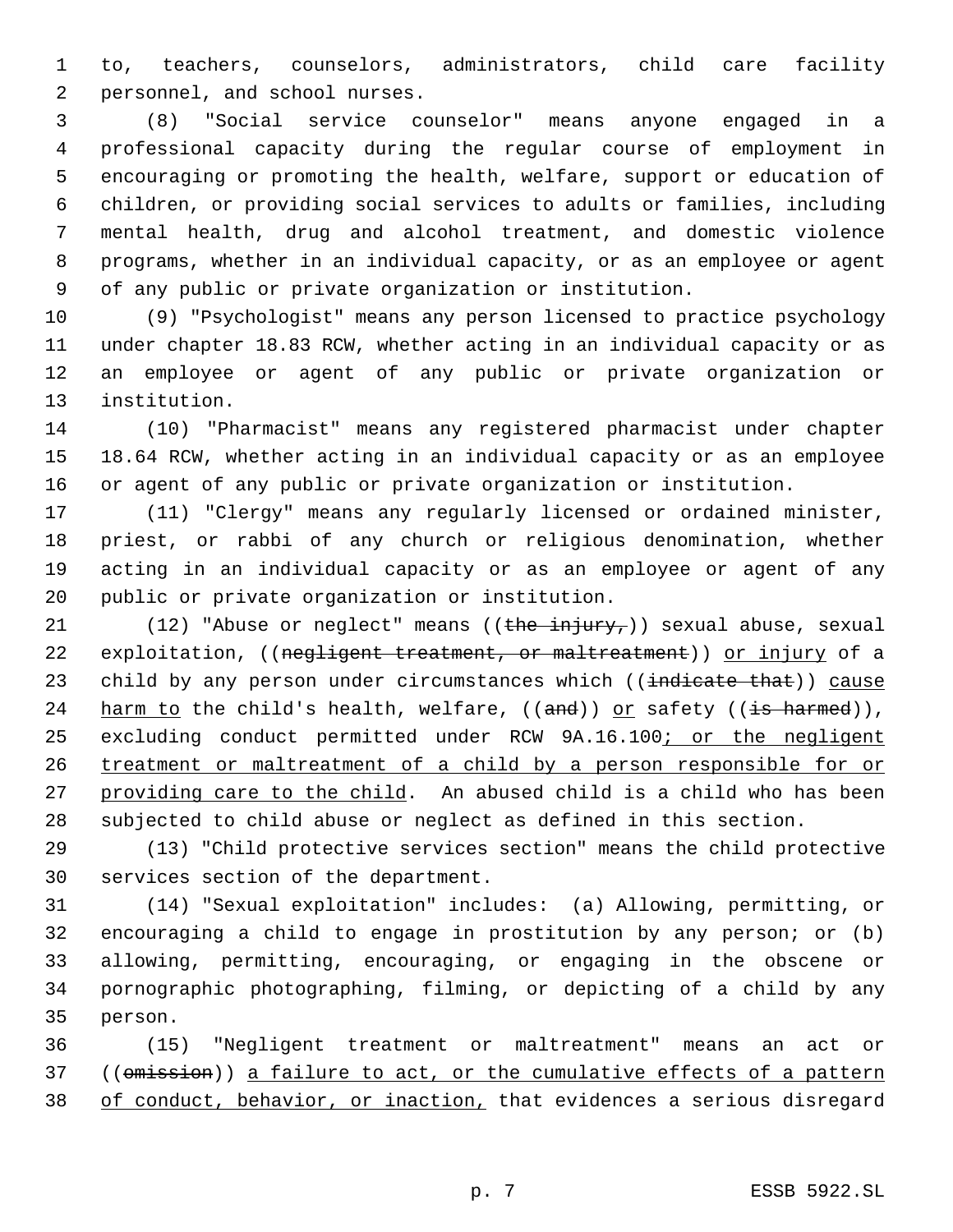of consequences of such magnitude as to constitute a clear and present 2 danger to ((the)) a child's health, welfare, ((and)) or safety. When considering whether a clear and present danger exists, evidence of a parent's substance abuse as a contributing factor to negligent 5 treatment or maltreatment shall be given great weight. The fact that siblings share a bedroom is not, in and of itself, negligent treatment or maltreatment. Poverty, homelessness, or exposure to domestic violence as defined in RCW 26.50.010 that is perpetrated against someone other than the child do not constitute negligent treatment or maltreatment in and of themselves.

 (16) "Child protective services" means those services provided by the department designed to protect children from child abuse and neglect and safeguard such children from future abuse and neglect, and conduct investigations of child abuse and neglect reports. Investigations may be conducted regardless of the location of the alleged abuse or neglect. Child protective services includes referral to services to ameliorate conditions that endanger the welfare of children, the coordination of necessary programs and services relevant to the prevention, intervention, and treatment of child abuse and neglect, and services to children to ensure that each child has a permanent home. In determining whether protective services should be provided, the department shall not decline to provide such services solely because of the child's unwillingness or developmental inability to describe the nature and severity of the abuse or neglect.

 (17) "Malice" or "maliciously" means an evil intent, wish, or design to vex, annoy, or injure another person. Such malice may be inferred from an act done in willful disregard of the rights of another, or an act wrongfully done without just cause or excuse, or an act or omission of duty betraying a willful disregard of social duty.

 (18) "Sexually aggressive youth" means a child who is defined in RCW 74.13.075(1)(b) as being a sexually aggressive youth.

 (19) "Unfounded" means available information indicates that, more likely than not, child abuse or neglect did not occur. No unfounded allegation of child abuse or neglect may be disclosed to a child- placing agency, private adoption agency, or any other provider licensed under chapter 74.15 RCW.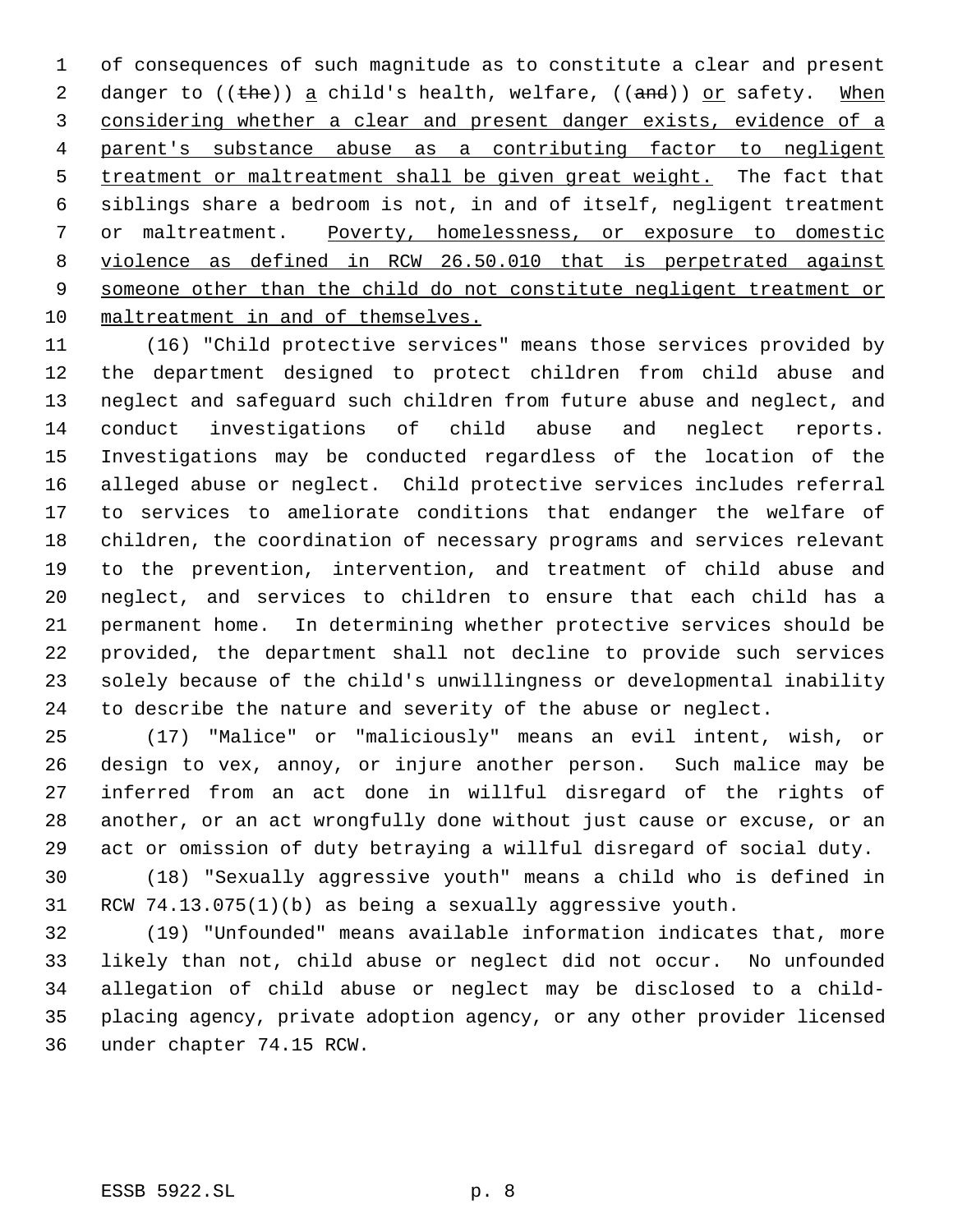NEW SECTION. **Sec. 6.** A new section is added to chapter 26.44 RCW to read as follows:

 (1) If the department, upon investigation of a report that a child has been abused or neglected as defined in this chapter, determines that the child has been subject to negligent treatment or maltreatment, the department may offer services to the child's parents, guardians, or legal custodians to: (a) Ameliorate the conditions that endangered the welfare of the child; or (b) address or treat the effects of mistreatment or neglect upon the child.

 (2) When evaluating whether the child has been subject to negligent treatment or maltreatment, evidence of a parent's substance abuse as a contributing factor to a parent's failure to provide for a child's basic health, welfare, or safety shall be given great weight.

 (3) If the child's parents, guardians, or legal custodians are available and willing to participate on a voluntary basis in in-home services, and the department determines that in-home services on a voluntary basis are appropriate for the family, the department may offer such services.

 (4) In cases where the department has offered appropriate and reasonable services under subsection (1) of this section, and the parents, guardians, or legal custodians refuse to accept or fail to obtain available and appropriate treatment or services, or are unable or unwilling to participate in or successfully and substantially complete the treatment or services identified by the department, the department may initiate a dependency proceeding under chapter 13.34 RCW on the basis that the negligent treatment or maltreatment by the parent, guardian, or legal custodian constitutes neglect. When evaluating whether to initiate a dependency proceeding on this basis, the evidence of a parent's substance abuse as a contributing factor to the negligent treatment or maltreatment shall be given great weight.

 (5) Nothing in this section precludes the department from filing a dependency petition as provided in chapter 13.34 RCW if it determines that such action is necessary to protect the child from abuse or neglect.

 (6) Nothing in this section shall be construed to create in any person an entitlement to services or financial assistance in paying for services or to create judicial authority to order the provision of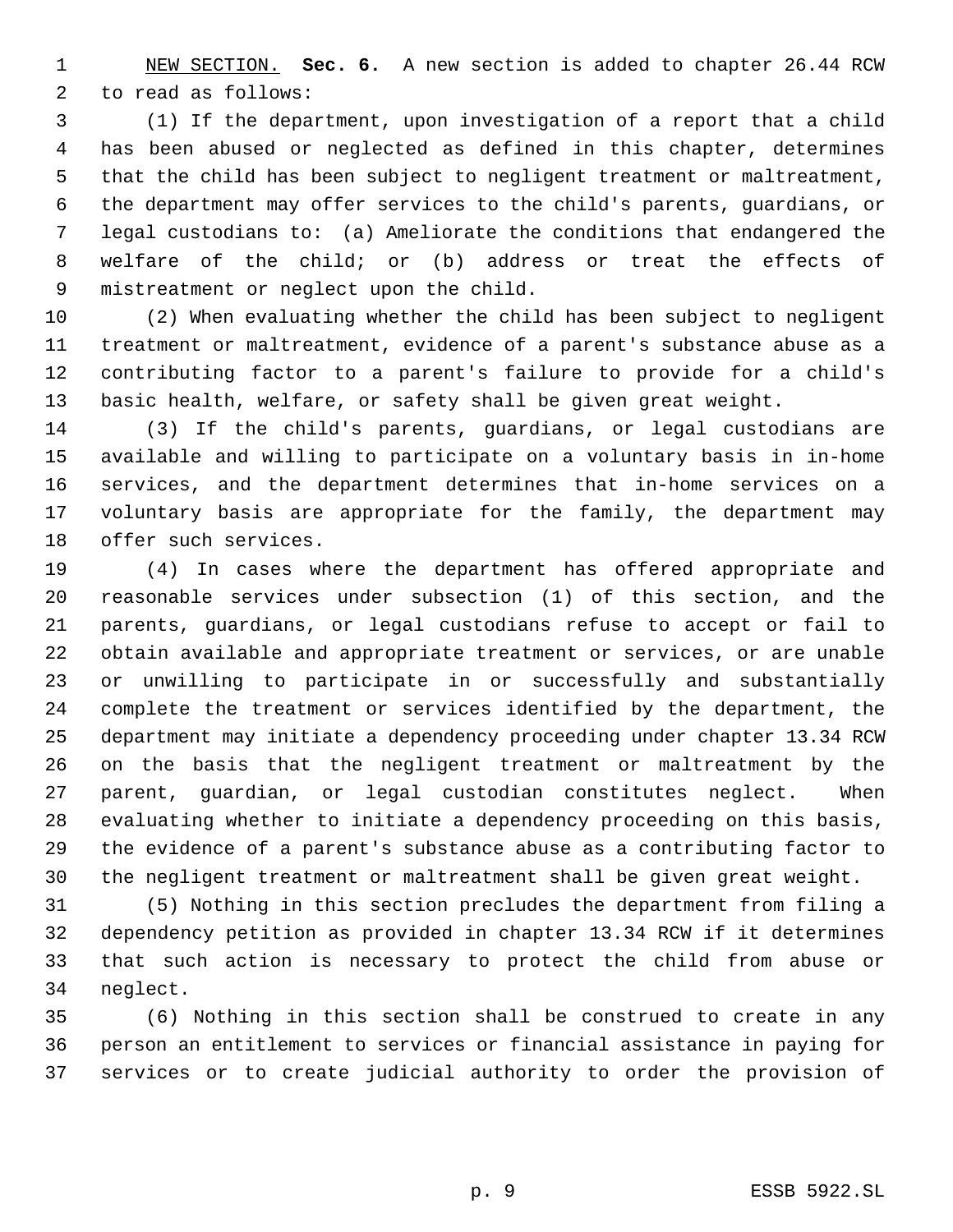services to any person or family if the services are unavailable or unsuitable or if the child or family is not eligible for such services.

 *\*Sec. 7. RCW 74.13.031 and 2004 c 183 s 3 are each amended to read as follows:*

 *The department shall have the duty to provide child welfare services and shall:*

 *(1) Develop, administer, supervise, and monitor a coordinated and comprehensive plan that establishes, aids, and strengthens services for the protection and care of runaway, dependent, or neglected children.*

 *(2) Within available resources, recruit an adequate number of prospective adoptive and foster homes, both regular and specialized, i.e. homes for children of ethnic minority, including Indian homes for Indian children, sibling groups, handicapped and emotionally disturbed, teens, pregnant and parenting teens, and annually report to the governor and the legislature concerning the department's success in: (a) Meeting the need for adoptive and foster home placements; (b) reducing the foster parent turnover rate; (c) completing home studies for legally free children; and (d) implementing and operating the passport program required by RCW 74.13.285. The report shall include a section entitled "Foster Home Turn-Over, Causes and Recommendations."*

 *(3)(a) Investigate ((complaints of any recent act or failure to act)) any reports of child abuse or neglect, as defined in chapter 26.44 RCW, on the part of a parent, guardian, or legal custodian of the child, member of the household of such persons, an agency providing care to the child as defined in chapter 74.15 RCW, or other caretaker ((that)) of the child who is serving in place of the parent if the child abuse or neglect results in death, serious physical or emotional harm, or sexual abuse or exploitation, or that presents an imminent risk of serious harm((, and on the basis of the findings of such investigation, offer)). Evidence of a parent's substance abuse as a contributing factor to the alleged abuse or neglect shall be considered to present an imminent risk of serious harm to the child.*

 *(b) Offer child welfare services ((in relation to the problem to such)), where warranted, to parents, legal custodians, or persons serving in ((loco parentis)) the place of the parent, ((and/or)) or bring the situation to the attention of an appropriate court, or another community agency((: PROVIDED, That)), including the*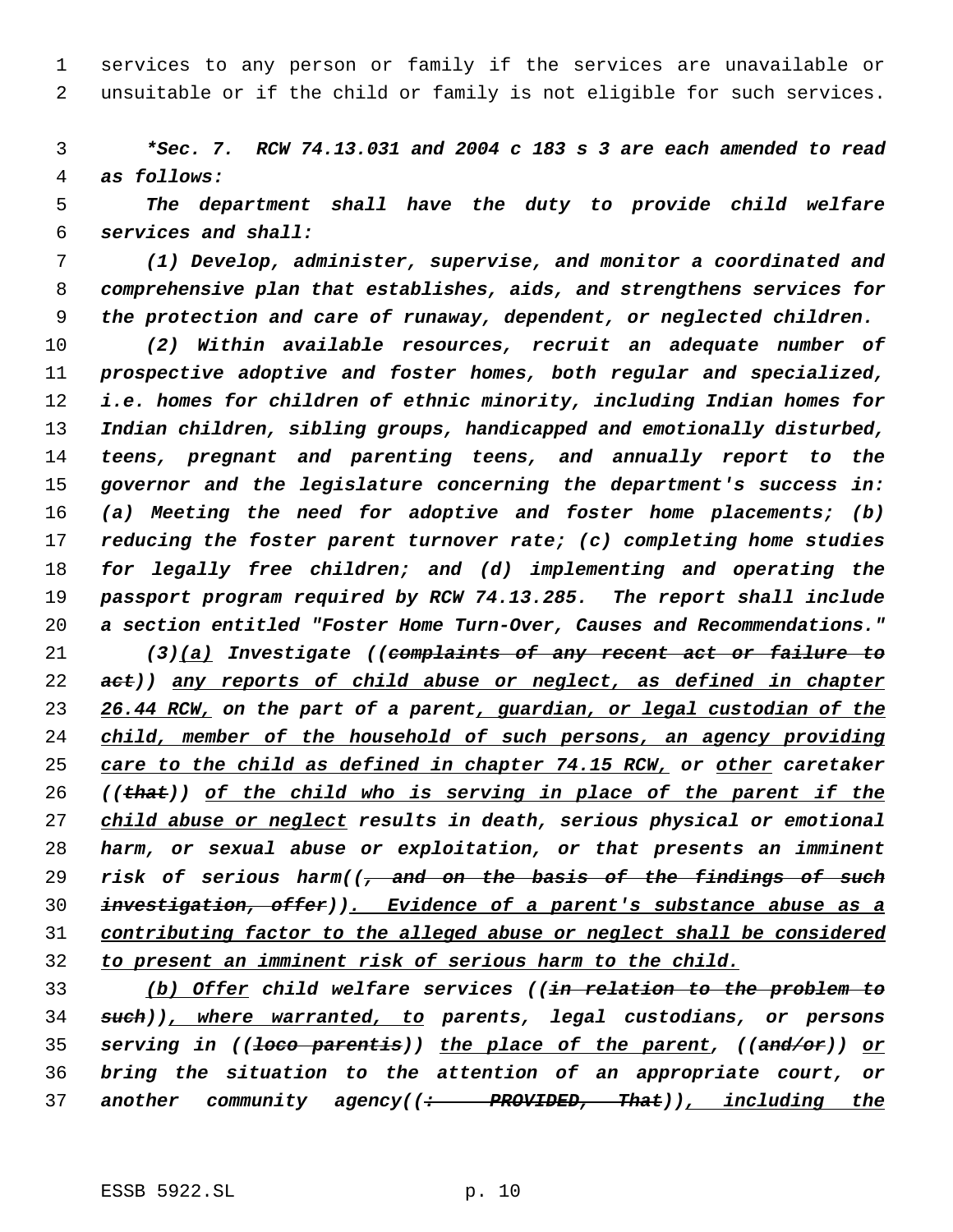*appropriate law enforcement agency if the investigation reveals that a crime against a child may have been committed. However, an investigation is not required of nonaccidental injuries which are clearly not the result of a lack of care or supervision by the child's parents, legal custodians, or persons serving in ((loco parentis)) the place of the parent. ((If the investigation reveals that a crime against a child may have been committed, the department shall notify the appropriate law enforcement agency.))*

 *(4) Offer, on a voluntary basis, family reconciliation services to families who are in conflict.*

 *(5) Monitor out-of-home placements, on a timely and routine basis, to assure the safety, well-being, and quality of care being provided is within the scope of the intent of the legislature as defined in RCW 74.13.010 and 74.15.010, and annually submit a report measuring the extent to which the department achieved the specified goals to the governor and the legislature.*

 *(6) Have authority to accept custody of children from parents and to accept custody of children from juvenile courts, where authorized to do so under law, to provide child welfare services including placement for adoption, and to provide for the physical care of such children and make payment of maintenance costs if needed. Except where required by Public Law 95-608 (25 U.S.C. Sec. 1915), no private adoption agency which receives children for adoption from the department shall discriminate on the basis of race, creed, or color when considering applications in their placement for adoption.*

 *(7) Have authority to provide temporary shelter to children who have run away from home and who are admitted to crisis residential centers.*

 *(8) Have authority to purchase care for children; and shall follow in general the policy of using properly approved private agency services for the actual care and supervision of such children insofar as they are available, paying for care of such children as are accepted by the department as eligible for support at reasonable rates established by the department.*

 *(9) Establish a children's services advisory committee which shall assist the secretary in the development of a partnership plan for utilizing resources of the public and private sectors, and advise on*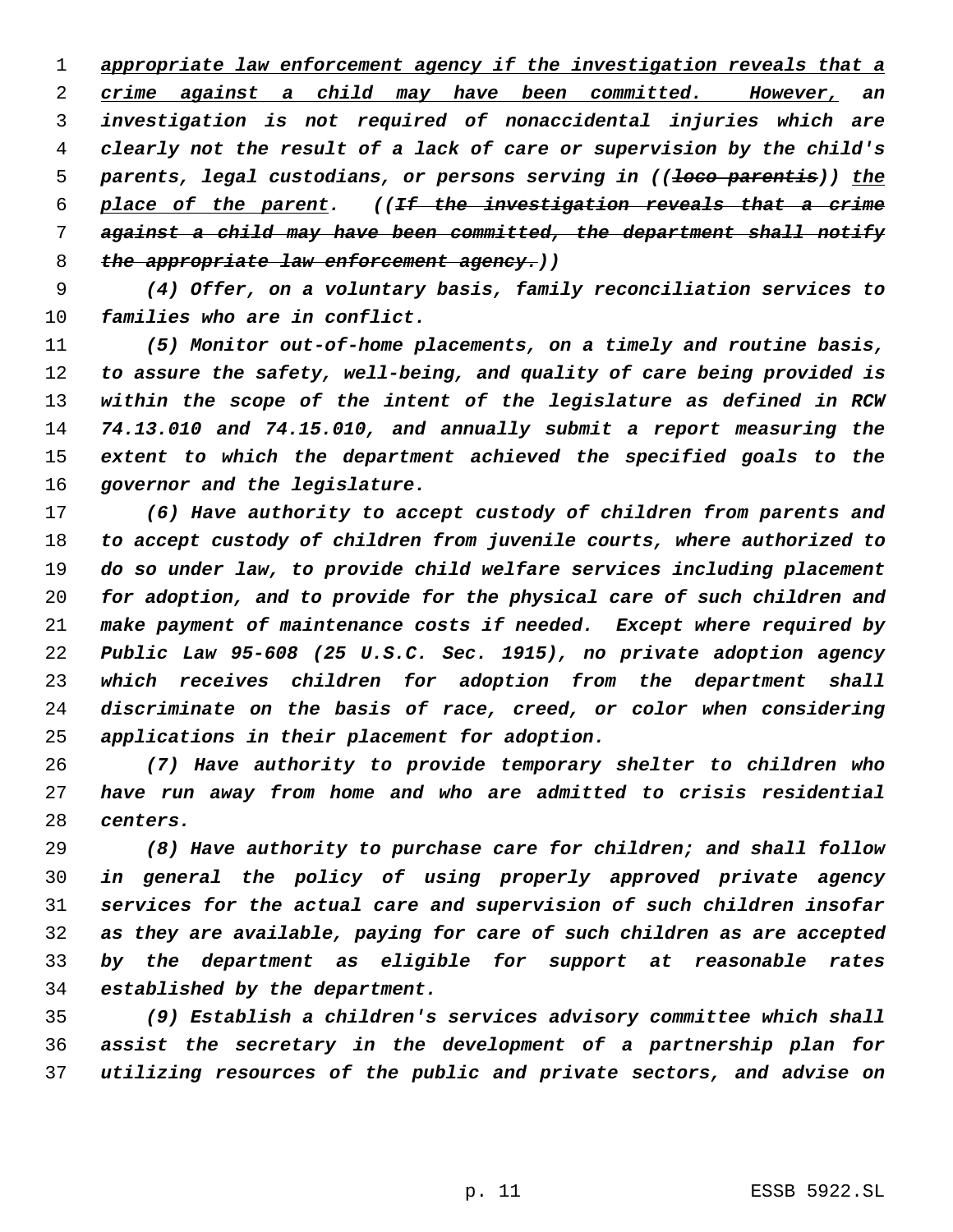*all matters pertaining to child welfare, licensing of child care agencies, adoption, and services related thereto. At least one member shall represent the adoption community.*

 *(10) Have authority to provide continued foster care or group care for individuals from eighteen through twenty years of age to enable them to complete their high school or vocational school program.*

 *(11) Refer cases to the division of child support whenever state or federal funds are expended for the care and maintenance of a child, including a child with a developmental disability who is placed as a result of an action under chapter 13.34 RCW, unless the department finds that there is good cause not to pursue collection of child support against the parent or parents of the child.*

 *(12) Have authority within funds appropriated for foster care services to purchase care for Indian children who are in the custody of a federally recognized Indian tribe or tribally licensed child-placing agency pursuant to parental consent, tribal court order, or state juvenile court order; and the purchase of such care shall be subject to the same eligibility standards and rates of support applicable to other children for whom the department purchases care.*

 *Notwithstanding any other provision of RCW 13.32A.170 through 13.32A.200 and 74.13.032 through 74.13.036, or of this section all services to be provided by the department of social and health services under subsections (4), (6), and (7) of this section, subject to the limitations of these subsections, may be provided by any program offering such services funded pursuant to Titles II and III of the federal juvenile justice and delinquency prevention act of 1974.*

 *(13) Within amounts appropriated for this specific purpose, provide preventive services to families with children that prevent or shorten the duration of an out-of-home placement.*

 *(14) Have authority to provide independent living services to youths, including individuals eighteen through twenty years of age, who are or have been in foster care. \*Sec. 7 was vetoed. See message at end of chapter.*

 *\*NEW SECTION. Sec. 8. The legislature recognizes that the fiscal and workload impact of this act may not be fully determined until after it is implemented and that such impact may further be affected by the funding or availability of community-based prevention and remedial services. For that reason, the department of social and health*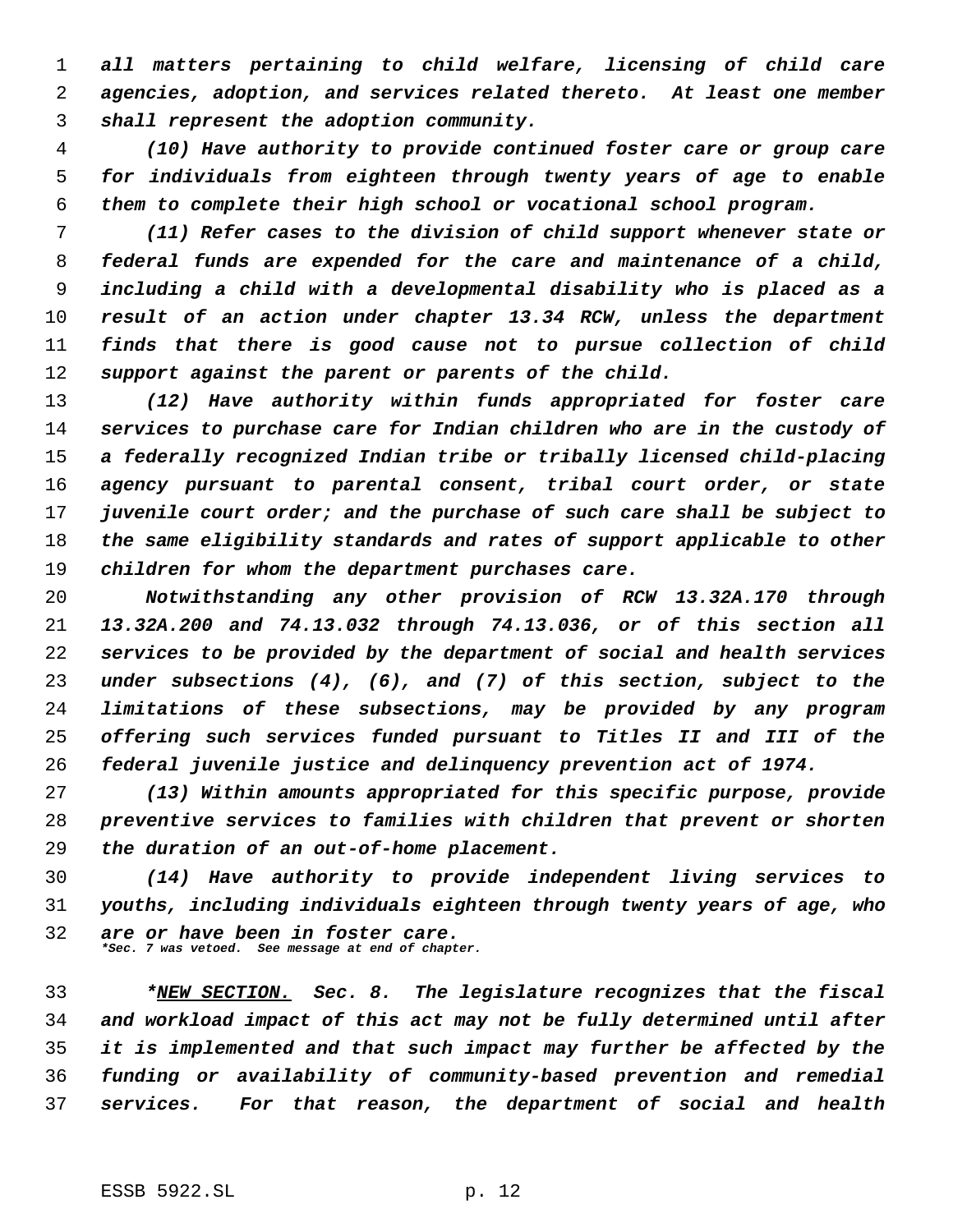*services shall report on the implementation of this act to the appropriate legislative committees and the governor by December 1, 2006. The report shall include information regarding any change over previous years in the number and type of child abuse and neglect referrals received and investigations conducted, any change in in-home and out-of-home dependency placements and/or filings, any increased service costs, barriers to implementation, and an assessment of the fiscal and workload impact on the department. Such information shall be reviewed by the legislature for possible amendment of this act or additional allocation of resources to the department for implementation purposes. \*Sec. 8 was vetoed. See message at end of chapter.*

**Sec. 9.** RCW 13.34.050 and 2000 c 122 s 3 are each amended to read

as follows:

 (1) The court may enter an order directing a law enforcement officer, probation counselor, or child protective services official to take a child into custody if: (a) A petition is filed with the juvenile court alleging that the child is dependent and that the child's health, safety, and welfare will be seriously endangered if not taken into custody; (b) an affidavit or declaration is filed by the department in support of the petition setting forth specific factual information evidencing reasonable grounds that the child's health, safety, and welfare will be seriously endangered if not taken into custody and at least one of the grounds set forth demonstrates a risk of imminent harm to the child. "Imminent harm" for purposes of this section shall include, but not be limited to, circumstances of sexual 26 abuse,  $((\theta \cdot \hat{r}))$  sexual exploitation as defined in RCW 26.44.020, and a parent's failure to perform basic parental functions, obligations, and duties as the result of substance abuse; and (c) the court finds reasonable grounds to believe the child is dependent and that the child's health, safety, and welfare will be seriously endangered if not taken into custody.

 (2) Any petition that does not have the necessary affidavit or declaration demonstrating a risk of imminent harm requires that the parents are provided notice and an opportunity to be heard before the order may be entered.

 (3) The petition and supporting documentation must be served on the parent, and if the child is in custody at the time the child is